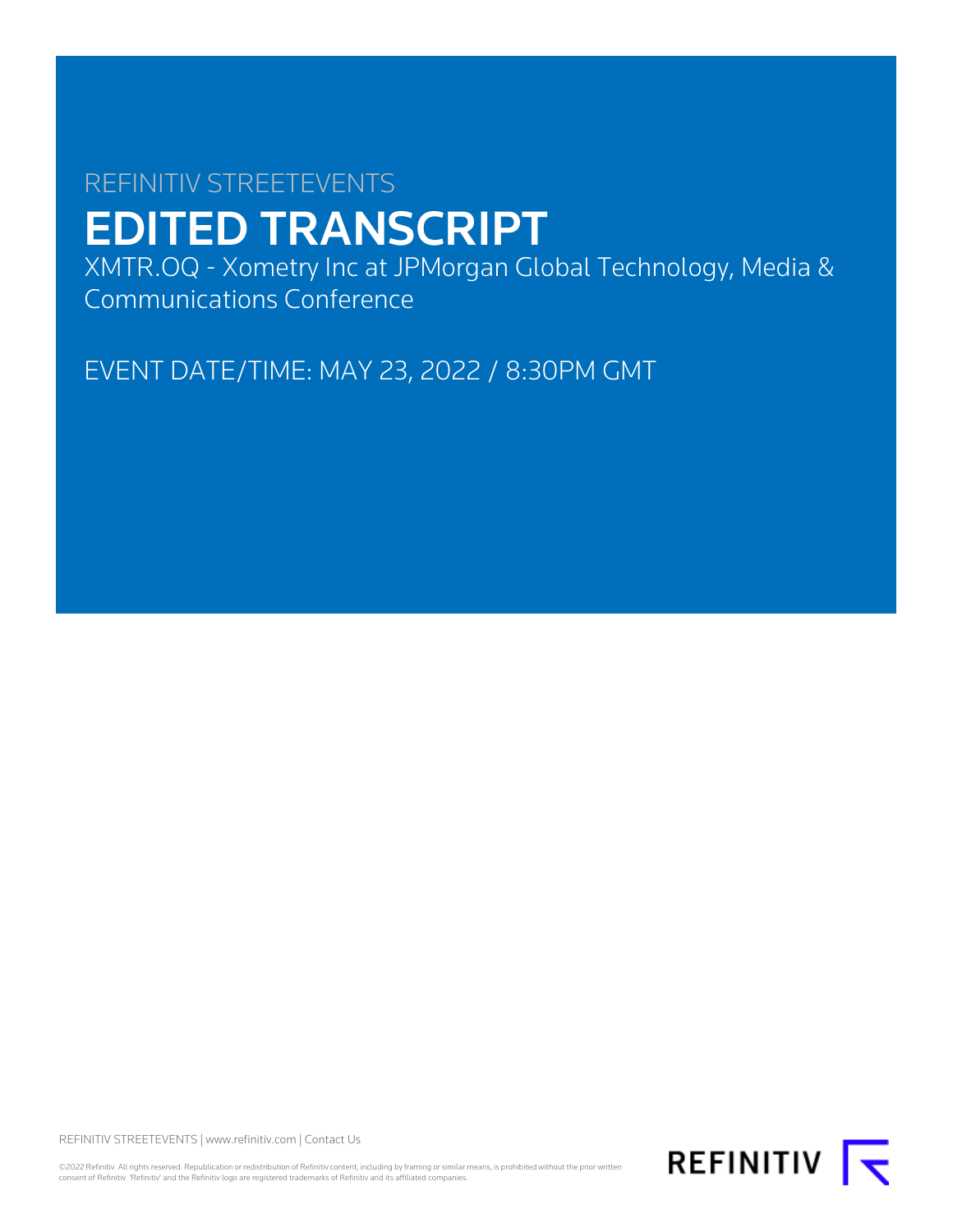# **CORPORATE PARTICIPANTS**

**[Randolph Brody Altschuler](#page-1-0)** Xometry, Inc. - Co-Founder, CEO & Director

# **CONFERENCE CALL PARTICIPANTS**

**[Raquel Betesh](#page-1-1)** JPMorgan Chase & Co, Research Division - Research Analyst

# <span id="page-1-1"></span>**PRESENTATION**

#### **Raquel Betesh** - JPMorgan Chase & Co, Research Division - Research Analyst

Good afternoon, everyone, and welcome to JPMorgan's 50th Annual Global Technology, Media and Communications Conference. We appreciate everyone coming out today and are excited to be back in person. I'm Raquel Betesh. I'm a software analyst here in research at JPMorgan. And today, I have the pleasure of speaking with Randy Altschuler, the CEO of Xometry.

<span id="page-1-0"></span>Thank you for being here, Randy. This is your first JPMorgan tech conference as a public company. So for those unfamiliar in the audience, can you provide a brief overview of the company?

#### **Randolph Brody Altschuler** - Xometry, Inc. - Co-Founder, CEO & Director

Sure. And good afternoon, everyone, and thank you for having me here at the conference. So Xometry is the leading marketplace for custom manufacturing. So there's a global manufacturing market, which is \$35 trillion-plus. And there's a segment of that market, which now, together with our acquisition of Thomas, is \$2.6 trillion, which involves buyers buying manufacturing from small- to medium-sized manufacturers. It's a very inefficient market, lack of price transparency, a very heavily fragmented supplier base. And with our artificial intelligence, we're connecting buyers and suppliers of manufacturing in real time. We also have a basket of services for our suppliers to help them grow and better their businesses.

# **QUESTIONS AND ANSWERS**

#### **Raquel Betesh** - JPMorgan Chase & Co, Research Division - Research Analyst

So can you elaborate a little bit on where the value lies for both buyers and sellers on the platform, given that it's the 2-sided marketplace business model?

## **Randolph Brody Altschuler** - Xometry, Inc. - Co-Founder, CEO & Director

Yes. So for buyers Xometry has a very extensible technology platform. We play in many verticals from aerospace to defense, to medical devices, robotics, automotive. For these buyers, it is very difficult for them to find the optimal solution for their manufacturing needs. So if they went to 4 or 5 different manufacturers with a request for quote, it can sometimes take days or even weeks to get back a response, and the price differential between the RFQs can be hundreds of percent off. And likewise, they're going to small- to medium-sized manufacturers, which inherently are more risky.

So with our artificial intelligence, buyers or customers can come to our website and instantly get a price. And that price reflects hopefully best in market pricing for them based on the wide network of suppliers we have. And we're constantly training our data and growing our network, hopefully always providing better value for our buyers.

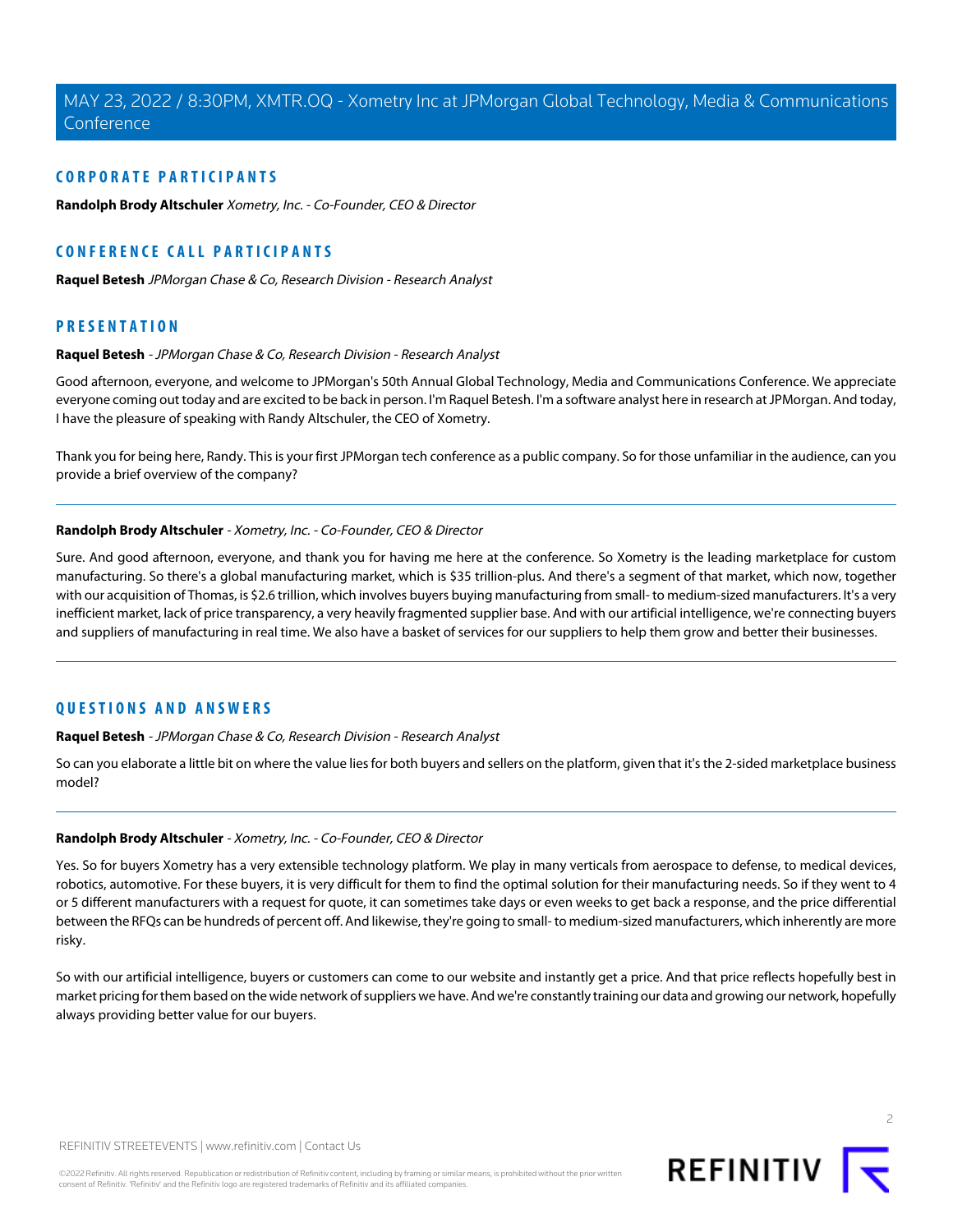On the supplier side, the small manufacturers, they're usually landlocked or limited to their local customer base. So if you're a manufacturer in Michigan, you usually live and die with the automotive industry, for example. Or if you're in Houston, Texas, maybe that's with the oil and gas industry. So even if you have open capacity, it's very difficult for you to find the customers outside of your direct region to fill that capacity.

So as suppliers in the Xometry marketplace, they can not only fill all of their open capacity, but they can also optimize the kind of work that they get because for a supplier, any 2 different jobs could provide radically different kinds of margins for them, depending on the skills that are required and the equipment required. So with Xometry, they're able to get work that better fits the envelope of what they can do. It's more profitable work for them.

And then on top of that, we have this basket of supplier services, so for example, financial services, that help them speed up their cash flow so they can invest in their business. We have other services that help them with their marketing and data solutions and also the ability to purchase tools and materials, the inputs they need to manufacture at lower prices. So we're helping lower their operating costs. And for these small businesses, inherently, they tend to have higher operating costs than larger companies.

## **Raquel Betesh** - JPMorgan Chase & Co, Research Division - Research Analyst

So your TAM is \$260 billion as manufacturing industry is one of the largest segments of the global economy, making your TAM one of the largest TAMs in our software universe. To what extent do you believe you can penetrate the market there?

## **Randolph Brody Altschuler** - Xometry, Inc. - Co-Founder, CEO & Director

Yes. So in our space, it's very unusual because the long tail of the Internet has not touched a lot of these manufacturers. So if you're a service provider or a retailer, there were lots of options for you to sell your goods or if you were to sell your services, but that really hasn't happened in manufacturing. And so we're providing a really unique value proposition for those suppliers.

Likewise, for the customers, the shift to digital that's happened in so many other industries hasn't happened in manufacturing either. So it's sort of inevitable. It's a secular shift that's happening right now. And for these buyers, so many other things are being bought via marketplaces. And in an e-commerce-like manner, it makes sense that manufacturing would have a similar dynamic.

So we're very confident that we can convince the buyers that, hey, this is an easier, faster, less expensive way for you to purchase manufacturing. And likewise, for suppliers, this is a better way for you to fill your capacity and a better way for you to operate your business. So they're still going to be serving one another, but via the Xometry marketplace, we hope to make them both better.

#### **Raquel Betesh** - JPMorgan Chase & Co, Research Division - Research Analyst

I know you touched a little bit on your AI algorithms, but can you elaborate, do you guys consider that your secret sauce of the business? And what do the AI algorithms really mean for the marketplace?

# **Randolph Brody Altschuler** - Xometry, Inc. - Co-Founder, CEO & Director

Yes. So it certainly is part of our secret sauce. So we've got a team of PhDs and everything from computational geometry to other disciplines. And we've developed these models. We're training on thousands of different features on different kinds of parts, different kinds of manufacturing technologies. And as we're accumulating data and we're accumulating millions of points of data now, we're using machine learning, a technique particularly called deep learning, to come up with these algorithms that not only price the parts for the buyers but also price the parts for the suppliers and optimizes the match between the buyers and the suppliers.

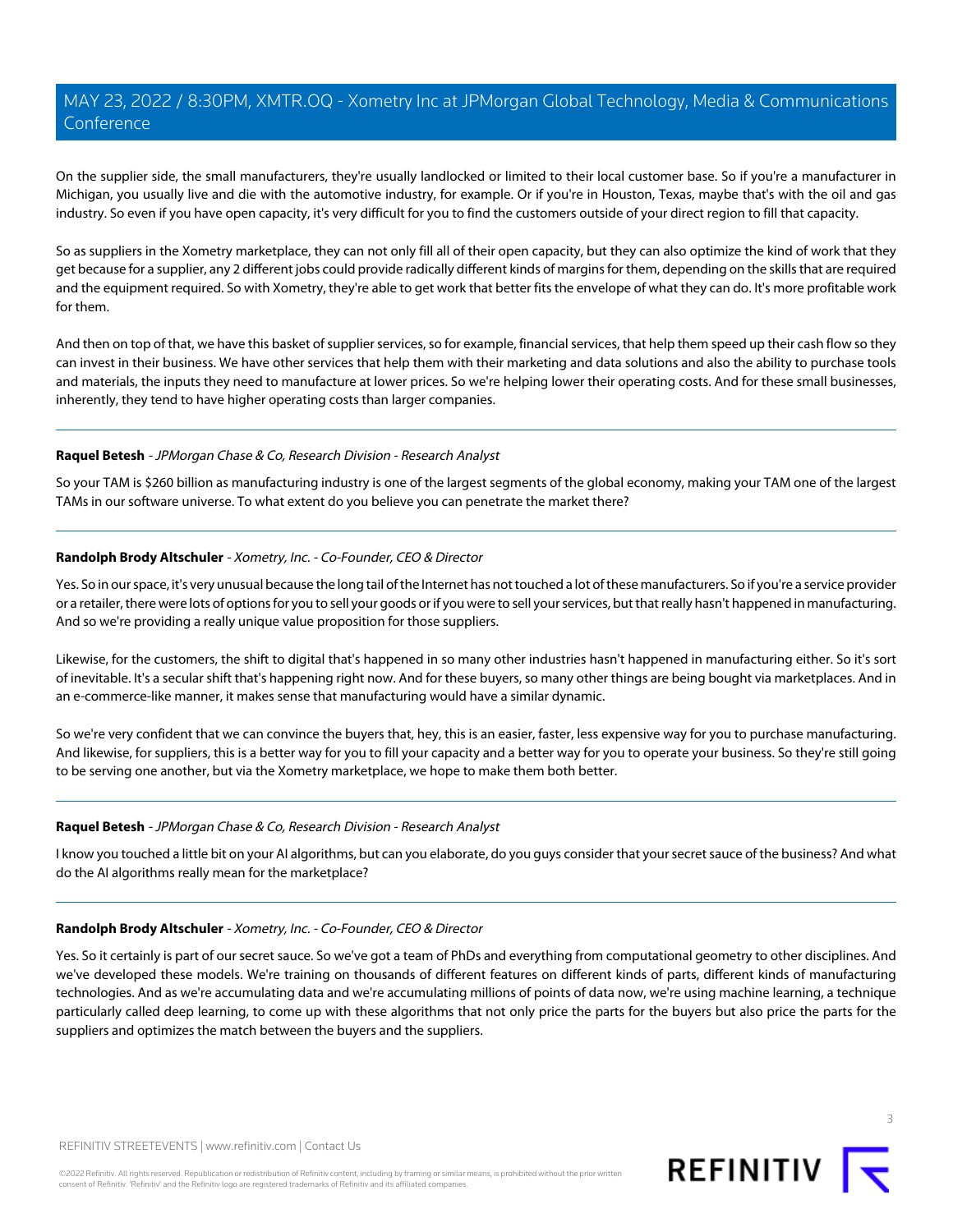And that data gets smarter as we accumulate more of it. So the more data we get, the more accurate the pricing becomes, the more effective we are with buyers and suppliers. So even as Xometry has grown so quickly, since our founding, I cofounded the company in 2013. We opened for business in 2014. We've been growing like a weed. Last year, we grew from about \$141 million of revenue to \$218 million. This year, we've guided from \$218 million to \$392 million to \$400 million. Even as we've been growing at that rapid rate, you've seen our gross margins increase tremendously as well because the data is getting smarter and smarter.

So it's very powerful. And we're retraining our data set every week. So to the extent there's any inflation in the market or anything is happening, our data set is catching up. And we're providing that real-time pricing transparency or real-time pricing status for both the buyers and the suppliers.

#### **Raquel Betesh** - JPMorgan Chase & Co, Research Division - Research Analyst

So now I think it's important we touch on the macros. So given that manufacturing is a highly cyclical industry, what are your expectations to Xometry's top and bottom line, given the current macroeconomic environment?

#### **Randolph Brody Altschuler** - Xometry, Inc. - Co-Founder, CEO & Director

Yes. So first of all, it's a giant industry. And even though I'm really proud that we're going to do up to \$400 million this year, and we're the leader, we're still very small versus the overall size of the market. So I'm very confident that our -- what people would call hyper-growth will continue for the future.

And as I mentioned earlier, there is a secular shift now to the digital. This is a better solution for buyers and suppliers. And as the leading 2-sided marketplace, we are the recipient of that secular shift. And we've seen great activity in the marketplace. As we gave guidance for Q2, it was not only a great year-over-year guidance, but it was also double-digit sequential growth from Q1 to Q2.

And we did our earnings just a few weeks ago for Q1, we actually upped the bottom end of our revenue guidance for the full year and also increased the range of the gross margins guidance as well. So we're seeing great activity, and we can expect that to continue throughout this year and beyond.

#### **Raquel Betesh** - JPMorgan Chase & Co, Research Division - Research Analyst

Following up on that, is there any notion that a slowdown could bring more sellers to the platform as they look to fill gaps in their production schedule?

#### **Randolph Brody Altschuler** - Xometry, Inc. - Co-Founder, CEO & Director

Yes. So I think to the extent -- and again, Xometry has grown through all sorts of environments. We grew pre-COVID. And during COVID, when the entire sectors shut down, the year when we sort of full brunt, we went from \$80 million to \$141 million. So we grew rapidly that year. So I'm confident that, that durable growth will continue in any environment.

But if there was a recession, I think it would benefit us with both the buyers and the suppliers. So for the buyers, in that case, they're going to be looking for better pricing. And the best way for them to get better pricing is to go to a marketplace at Xometry, where we have that flywheel going in a robust set of suppliers. They're also going to be concerned about the financial wherewithal of their small- to medium-sized manufacturers. So for our buyers, for our customers, we're helping them make the products that they need to run their actual businesses, so there's going to be a flight to safety or surety. Xometry is now a public company, and we have a strong balance sheet, so we provide that good cushion for them against the potential problems that small- and medium-sized manufacturers might have in a more difficult environment.



**REFINITIV**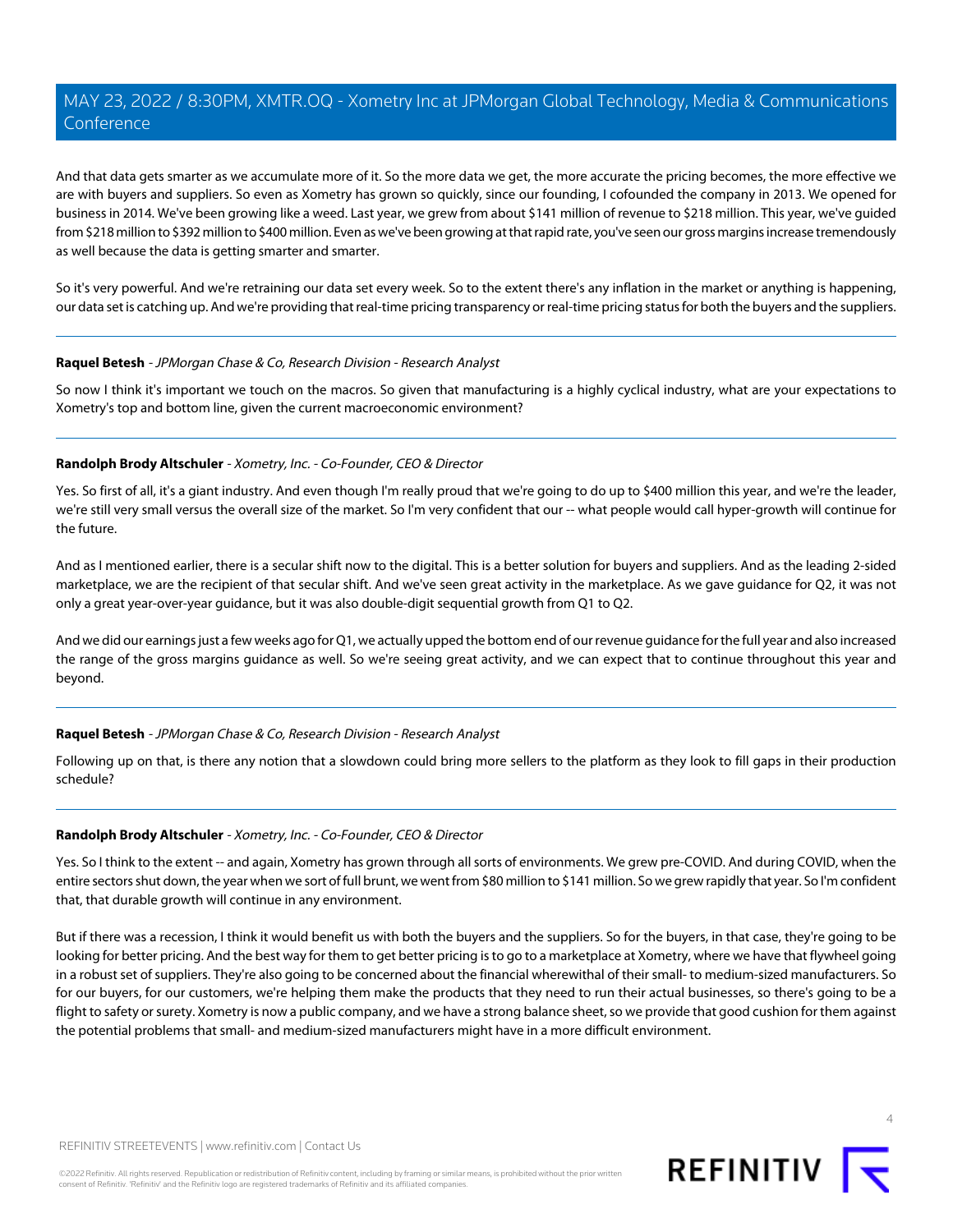Likewise, when you look at the suppliers, just as you pointed out, if they need to fill capacity, their local customer maybe isn't doing so well in their particular industry, maybe there's a slowdown in their industry, they can come to Xometry and we can fill that capacity for them. And then we also have those suite of supplier services from our financial services to our data services and marketing services that help them manage cash flow and lower their operating costs and grow their businesses. So that would be even more attractive to them in a recessionary environment.

#### **Raquel Betesh** - JPMorgan Chase & Co, Research Division - Research Analyst

In the context of ongoing supply chain challenges, can you talk to us about how the Xometry platform benefits the buyers, and more importantly, the sellers?

## **Randolph Brody Altschuler** - Xometry, Inc. - Co-Founder, CEO & Director

Yes. So right now, some of the buzzwords are resiliency in your supply chain. So you want to make sure that -- particularly for folks who have historically sourced things overseas. So most of what we do -- so Xometry is based in the Washington, D.C. area, Maryland, we also are based in Germany and Europe, and we also opened up in Q1 in China based in Shanghai. Most of what we do is done in-continent or in-country. So most of what we provide for American customers, North American customers, is done by American manufacturers.

Building those local resilient supply chains is increasingly important to people, particularly with supply chain disruptions, geopolitical issues, the effects of COVID, when entire countries are shutting down. So customers who have sole-sourced in the past are now, for business continuity reasons, for -- they need to start multi-sourcing or have redundant supply chains. Xometry can give that them instantly. They don't have to build that on their own.

And likewise, for suppliers, going back to what happens in a recession or a difficult environment, if their local customer is hurting, there's an issue with their local customer, we can source work from them from other places. And sometimes it's other countries, but sometimes that's also here within the continent of the United States, just from a different state or a different region of the country. So...

#### **Raquel Betesh** - JPMorgan Chase & Co, Research Division - Research Analyst

So Xometry breaks up their revenue into marketplace revenue and seller services, for those who are less familiar. So I first want to touch upon marketplace revenue. In Q1, you provided additional disclosure on marketplace and supplier services. Can you give us a brief overview of the components of revenue and gross margins in each business?

#### **Randolph Brody Altschuler** - Xometry, Inc. - Co-Founder, CEO & Director

Sure. So marketplace revenue is composed of customers coming and buying parts or assemblies from the Xometry marketplace. And our gross margin is effectively the difference between what a buyer will buy the parts from Xometry and how much Xometry pays a supplier to make those parts. So that gross margin has grown in Q1 [year-over year] (corrected by company after the call). But that gross margin has grown effectively almost 500 basis points over the last 12 months. So we're continuing to see that gross margin grow as we get more data and as we get more and more active sellers or suppliers in the marketplace. So that's our marketplace revenue.

Our supplier services revenue has got our financial service products in it. It's got the marketing and data services in it and also has our business where we are helping our suppliers procure the inputs, the materials and tools that they need for less money. So that had, in Q1, a [79.3%] (corrected by company after the call) gross margin. So our aggregate gross margin, I think, was 39.4% . And we expect to see continued growth in both parts of the business. And particularly in the marketplace side of the business, we continue to expect to see continued accretion of our gross margin.



5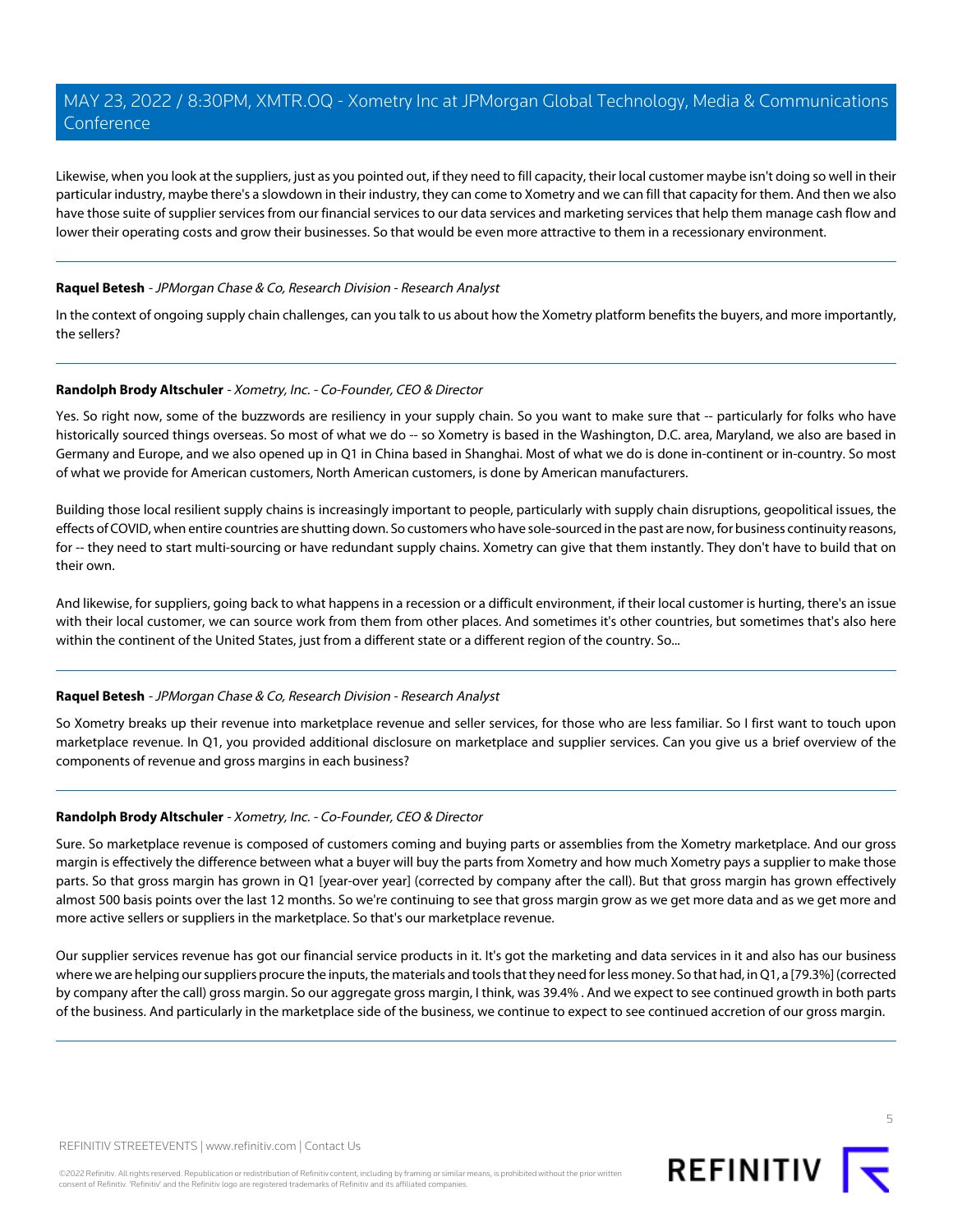#### **Raquel Betesh** - JPMorgan Chase & Co, Research Division - Research Analyst

Active buyers have continued to grow in the network, up over 40% year-over-year for the last several quarters. Can you talk about the strength you're seeing here and how we should think about the trend going forward? And then in that context as well, can you expand on the thought that active buyers serve as a leading indicator for Xometry?

## **Randolph Brody Altschuler** - Xometry, Inc. - Co-Founder, CEO & Director

Yes. So we've got a very effective customer acquisition model. It starts with -- the top of funnel for us is usually digital marketing. And as you said, last quarter, we added over 2,500 new active buyers. So we had, I think, 30,600-plus active buyers in the quarter. That's folks who've ordered within the last 12 months, and that number has been growing very nicely. So we're continuing to have a nice top of funnel to acquire new buyers.

We're also growing very nicely organically within our existing customer base. So you're seeing individual engineers referring us to one another or procuring people one another. And we're also doing more enterprise work. So top-of-funnels marketing, and then we have a sales team that has a land-and-expand strategy. And so once we've acquired those customers, and particularly when they're larger customers, we're now delving deeper into those accounts to grow the spend of those accounts.

So another metric that we report out is accounts with more than \$50,000 of spend on an LTM basis. That number actually grew 92% year-over-year in Q1. We added [89] (corrected by company after the call) new accounts there. So we're seeing some great -- 90 new accounts sequentially from Q4 to Q1. So we're seeing some great growth there as well.

## **Raquel Betesh** - JPMorgan Chase & Co, Research Division - Research Analyst

So building off of that, on the growth of your larger accounts, can you elaborate on how the larger accounts of \$50,000-plus help drive stickiness and recurring stream of revenue?

# **Randolph Brody Altschuler** - Xometry, Inc. - Co-Founder, CEO & Director

Yes. So obviously, the more the customer or the account is spending with us, the more entangled we are or embedded we are into that customer. We've been doing some other things that have increased the stickiness. So we've now got integrations with our customers' ERP systems, so they can actually purchase from Xometry without even coming to our sites. So whether or not they're using SAP or they're using Coupa, they can do what's called a punch-out, and that procurement person can buy directly within their ERP system. So it gives us a good beachhead within that customer.

We also have integrations with the leading CAD programs, Autodesk programs, Dassault, PTCs programs. So that also, again, makes it very easy for the individual engineer to buy from us without even having to come to our site. They can do it right within their CAD software.

So the other nice thing is -- so we're building those integrations. We're also seeing an increase in the number of production orders that we're doing. So as customers become -- or accounts become more comfortable with us and as we add more production-level manufacturing technologies to our marketplace, so suppliers who can provide things like not only injection molding but die casting and stamping, we're seeing more and more production orders. And so that's also showing a nice increase in our revenue from those customers.

And we've got in to the extent people want to download our Q1 earnings deck, we've got a nice slide in there that's got some case studies, and you can see the tremendous growth we've seen in various accounts in various verticals because we're very wide. So when you talk about a recession even when one industry may be weak, we cover so many industries, you can see different examples of where we've grown really strongly over the last few years within these different verticals on the backs of more technologies, more integrations and more production.

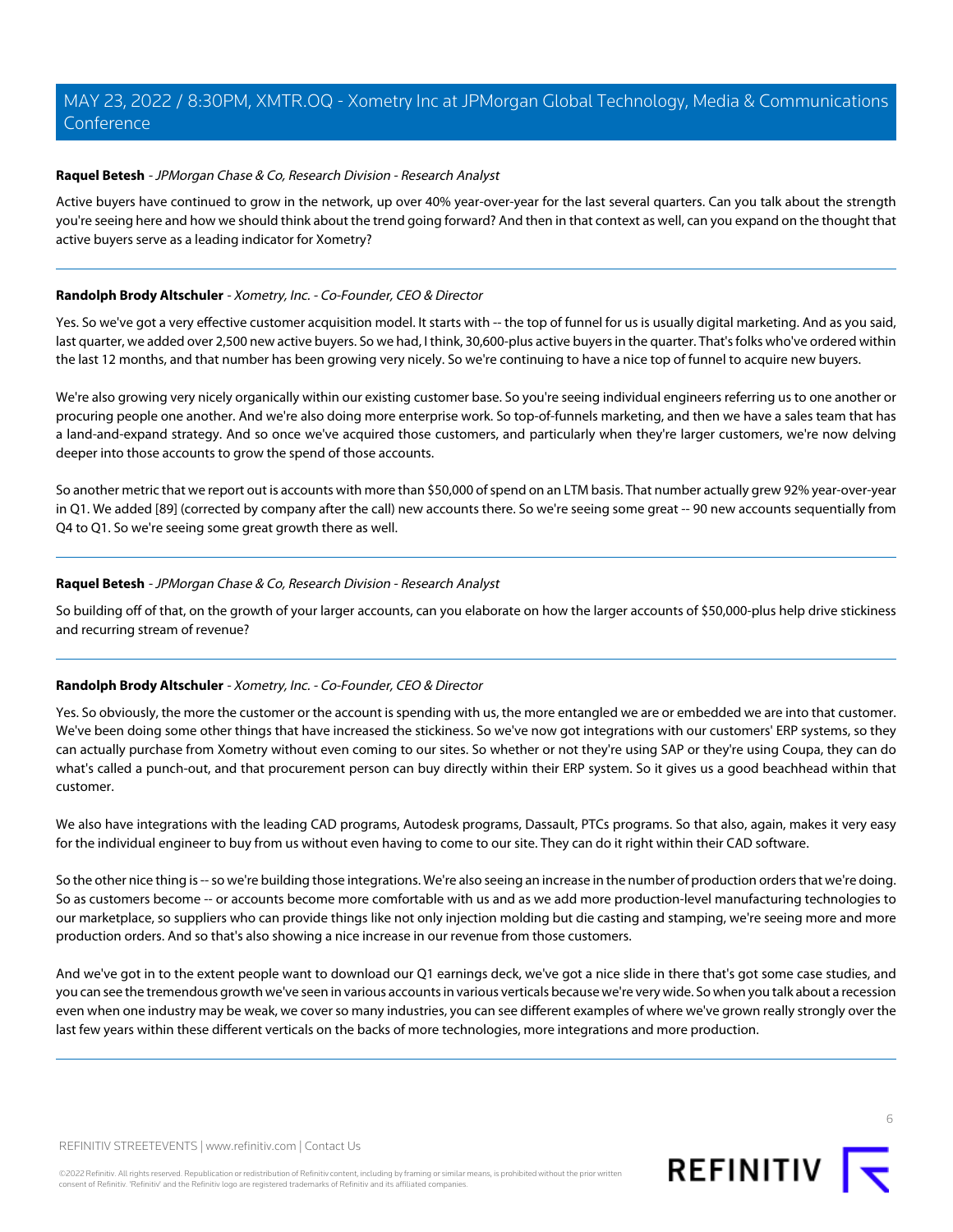## **Raquel Betesh** - JPMorgan Chase & Co, Research Division - Research Analyst

When you win with these large enterprise buyers, why do you win? What are the key pieces of the value proposition that are drawing these customers in?

#### **Randolph Brody Altschuler** - Xometry, Inc. - Co-Founder, CEO & Director

Yes. So when you think about a large company, and we work with the largest companies in the world, they're often buying sometimes billions of dollars of manufacturing. But there's a segment of it, the -- where they have to go to the small- and medium-sized manufacturers, and they're dealing with hundreds, sometimes thousands, of these small- and medium-sized manufacturers. So it's very expensive for them to procure these small lots of manufacturing.

If they can effectively take that entire spend and run it through the Xometry marketplace and have one throat to choke, and unfortunately, it's my throat, but if they can have one throat to choke and they can eliminate a lot of the time and the cost to procure, that's worth a lot for them.

Also, and I mentioned this earlier, it's also a safer option for them to have. So instead of depending on the small- to medium-sized manufacturer for mission-critical things for them, things that they require to deliver to their customers, now they've got a public company with that balance sheet and with the transparency and governance in front of them to stand behind that. That's very powerful for them.

And then with our algorithms, we're also finding them better deals. So they don't have to go out and scour the country or to find the best deal. They can get those great deals just by coming from Xometry. And as we've added more suppliers and as we've gotten more efficient, even in today's environment, we're seeing prices for a lot of our parts go down because where we train that model every week and as we're getting more and more efficient, we can give customers better deals. So when things are getting more expensive, sometimes they come Xometry, and actually, it can be cheaper. And that's something as we grow and we get more of that flywheel, we hope that will continue.

#### **Raquel Betesh** - JPMorgan Chase & Co, Research Division - Research Analyst

Can you talk a little bit about churn and what trend you're seeing there?

# **Randolph Brody Altschuler** - Xometry, Inc. - Co-Founder, CEO & Director

Yes. So we went public last year in June. And so you can check out in our S-1, we've got some great cohort data that we've been tracking. We actually saw year-over-year growth in our LTV to CAC, I think, of about [15%] (corrected by company after the call). So last report, LTV to CAC was 6.1x, which is great, best-in-class unit economics.

That's really being driven by 2 things. One thing is our gross profit is growing. So we're becoming more profitable. And so that's making each individual customer more valuable for us or more lucrative for us. We're also seeing that none of our cohorts are tailing off. So you're looking at it's sticky, and the cohorts continue to order over and over again. So as we've been calculating that LTV to CAC, we have some sort of terminal value on when they're going to extinguish. We haven't seen that.

Of all the monthly cohorts we've had since we started our company, all of our cohorts have continued to do well, except for one cohort, so one monthly cohort from January of 2014. So that creates a really nice predictable set of recurring revenue. That's why we were so confident in giving guidance for this year. And even though we're not a SaaS company, we have reoccurring revenue, and that just enables us to manage our business.

#### **Raquel Betesh** - JPMorgan Chase & Co, Research Division - Research Analyst

What are the key drivers for expanding gross margins in your marketplace?

REFINITIV STREETEVENTS | [www.refinitiv.com](https://www.refinitiv.com/) | [Contact Us](https://www.refinitiv.com/en/contact-us)

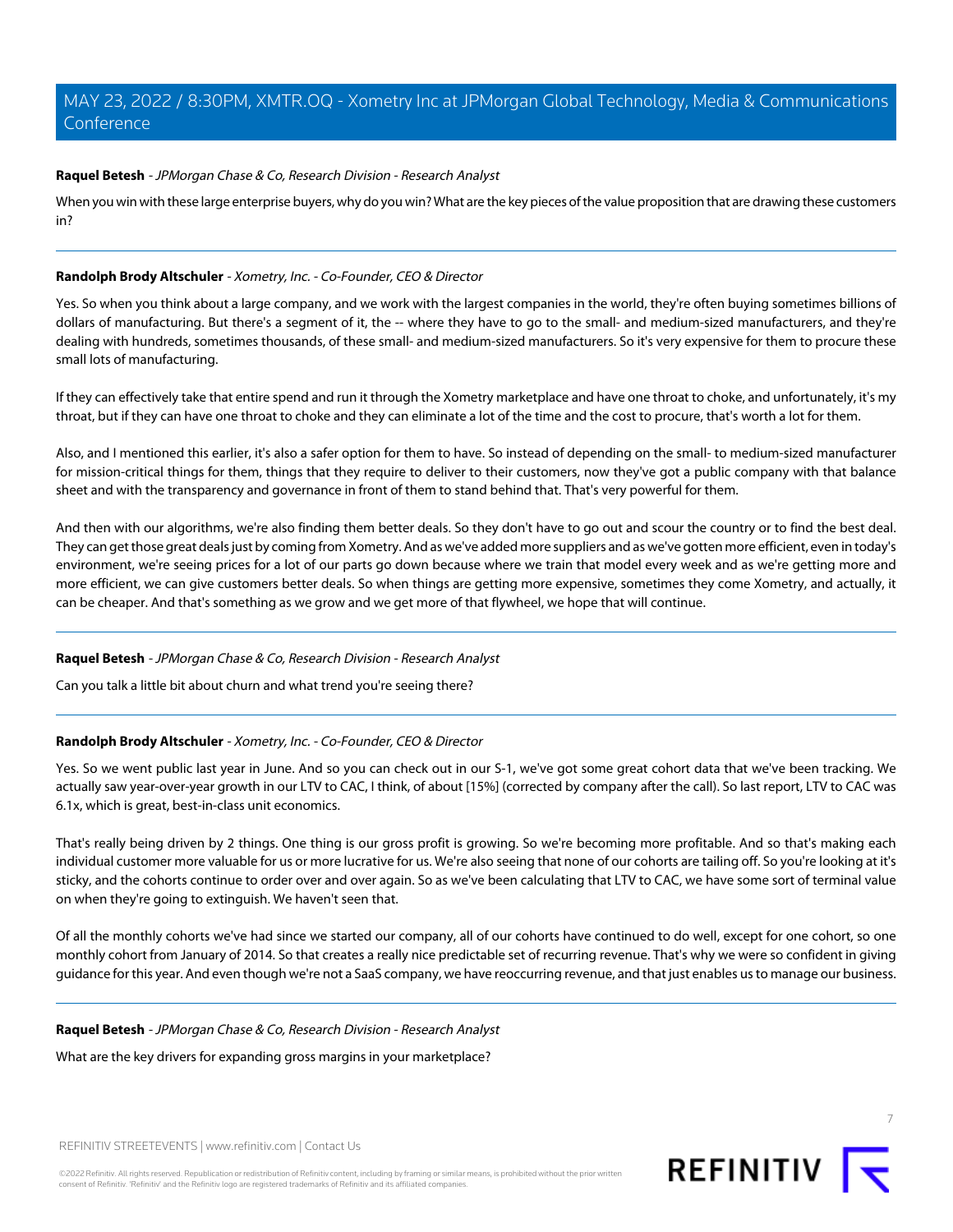# **Randolph Brody Altschuler** - Xometry, Inc. - Co-Founder, CEO & Director

Yes. And there are really -- as I said, there are sort of 2 key drivers. One is just more data. Anybody would tell you, in the business of machine learning, it's all about the data. So the more data we get, the more effective our predictions on price are going to be. So we're like a market maker. We're setting the price for something that is bespoke, is difficult. Like a high-yield versus trading munis and high yield, we're creating that. And the more data we get, the more accurate we can be about predicting what that price should be. We're also adding to the features that we're training on. So we're training on more and more features, and we're getting more and more data. So we get smarter. We have less mistakes. We miss price less.

And then the second thing is we have more active sellers or more active suppliers. So the more suppliers we have, we're more likely to get a better outcome for both Xometry, the buyers and the sellers themselves. So those 2 things and more data and the more active suppliers have really contributed to increasing gross margins. And we've indicated this year on the marketplace gross margins, you'll continue to see those grow.

## **Raquel Betesh** - JPMorgan Chase & Co, Research Division - Research Analyst

So kind of piggybacking there off of seller growth. Sellers tend to use Xometry to fill gaps in their production schedule. So how do you plan to stimulate sellers to view and use Xometry as more of a primary distribution channel?

## **Randolph Brody Altschuler** - Xometry, Inc. - Co-Founder, CEO & Director

Yes. So we acquired last year a company called FactoryFour, which had an MES system, manufacturing execution system, that enables suppliers to manage their production, their quality. We provided in our latest earnings deck a release schedule, product release schedule, which I'd encourage people to take a look at. We're going to be providing a freemium version of that to all the suppliers that we've got.

So Xometry bought a company called Thomasnet, which has 500,000 listed suppliers. They'll all get this free software to help them manage their production. Most of these suppliers or many of them don't have any system today. They're small manufacturers that are using spreadsheets. So we hope that will drive adoption. And plus, we're also going to be routing all the opportunities that come from Xometry in our ecosystem through this software. So -- and they can manage their own work there.

So we're just trying to get more embedded in their day-to-day work with on platform and off platform. And we're also embedding in that FactoryFour software all of our financial services. So we're making it really easy, one pane of glass for them to manage all their work, including work that comes from our ecosystem, and adding products that they can make them more efficient. So...

#### **Raquel Betesh** - JPMorgan Chase & Co, Research Division - Research Analyst

To what extent are buyer and seller growth correlated, so since the pricing from the buyer's perspective improves when more sellers compete?

#### **Randolph Brody Altschuler** - Xometry, Inc. - Co-Founder, CEO & Director

We want to see a healthy growth in both. I think particularly -- and you kind of touched upon it earlier, within the buyers and the sellers themselves, suppliers, we also want to grow our share of wallet within them. So we're still a relatively modest portion of their overall capacity or utilization. So we want to grow that. So I think you'll continue to see robust growth in sellers, but you'll also see us do more and more and have a bigger spend. So you could see, when you look at 2020 versus 2021, the average spend per supplier actually grew about 6%. So we're going to grow that network, but we're also going to go deeper, too.

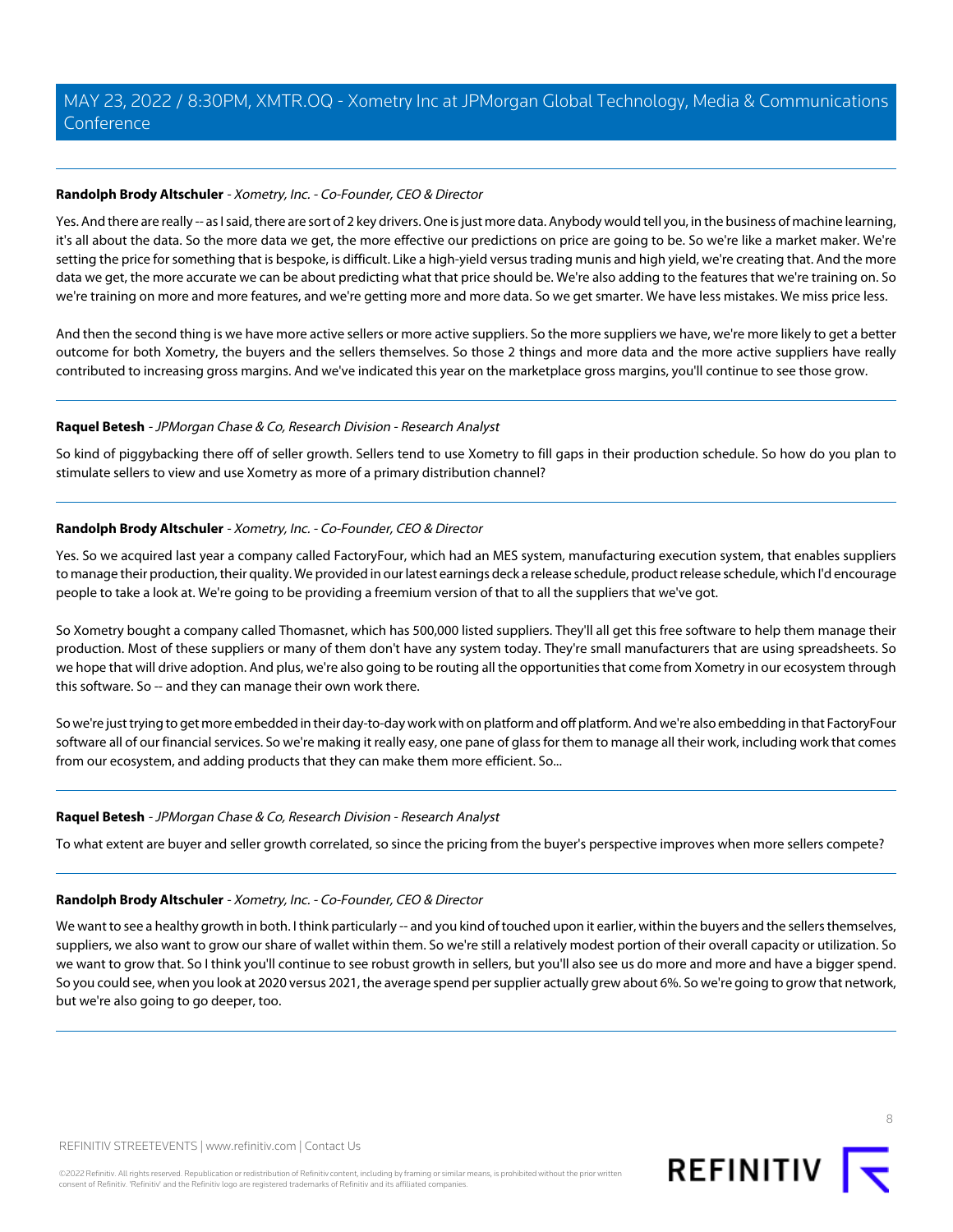## **Raquel Betesh** - JPMorgan Chase & Co, Research Division - Research Analyst

So if you could speak a little bit to the trends you're seeing in average order sizes and then how you plan to stimulate larger orders going forward.

#### **Randolph Brody Altschuler** - Xometry, Inc. - Co-Founder, CEO & Director

Yes. So we called out specifically that we've been seeing more and more production orders, and that's giving us great visibility into our revenue this year. So we recognize revenue when we ship. So -- but we've gotten those orders. And as we start shipping them, that will give us more -- that will obviously drive revenue. So that's a really great trend for us. We're seeing those larger orders, and that's being driven by some of the things I mentioned before.

First of all, we're introducing more manufacturing -- more production manufacturing technologies into the marketplace. So we're giving the customer the option to buy production from us, and we've got more and more options for them. Our land-and-expand strategy and enterprise strategy is becoming increasingly successful. So we're embedding ourselves within those customers. And we're just getting more visibility at the higher ranks, the Chief Procurement Officer, they're folks who can make larger decisions versus one-off order decisions. Now we've got people responsible for entire books of spend, saying, "Hey, this could be a good option for us to push this full amount of spend via the marketplace versus just doing it one transaction at a time."

## **Raquel Betesh** - JPMorgan Chase & Co, Research Division - Research Analyst

So now I want to touch on supplier services. It's still early, but how has the traction been so far, particularly with financial services? And how do they help enhance the stickiness of the platform?

# **Randolph Brody Altschuler** - Xometry, Inc. - Co-Founder, CEO & Director

Yes. So our suppliers are small companies, and cash is king for them. And they're -- often you've got -- it's an owner operator. And a lot of their costs are fixed or upfront. So they're paying off their equipment. They've got to pay their staff. They've got to pay the materials. So anything you can do to accelerate their cash flow is a huge plus for them. Those are the customers they love.

So we have a suite of services, including a debit card, where they can get paid upfront for a part of it. There -- we have something called FastPay and we have -- I think it's called QuickPay, so they can get paid right actually they deliver a job as well. So that's been very popular with our suppliers.

And as we go deeper into this giant supplier network we got with the acquisition of Thomas, these 500,000, we expect to see our total payment value rise pretty substantially from that as those -- as we get more and more suppliers who can avail themselves of those products. Obviously, that creates stickiness and loyalty. We're also trying to drive those suppliers to bring their own customers into the marketplace because if they do that, they can take advantage of those financial service products that will help them speed up their cash flow.

#### **Raquel Betesh** - JPMorgan Chase & Co, Research Division - Research Analyst

When should we actually expect supplier services to materially contribute to revenue and your gross margin expansion?

#### **Randolph Brody Altschuler** - Xometry, Inc. - Co-Founder, CEO & Director

Yes. So I think it's a decent contributor this year from a revenue perspective. So we expect that to be -- that will be a nice driver. It obviously helps with the margin as well. So I think this year, you'll see stronger growth in marketplace than you will in supplier services. But we've added a lot of things to make the supplier services easier. So we've got self-service options. We've created different price points for things like advertising services

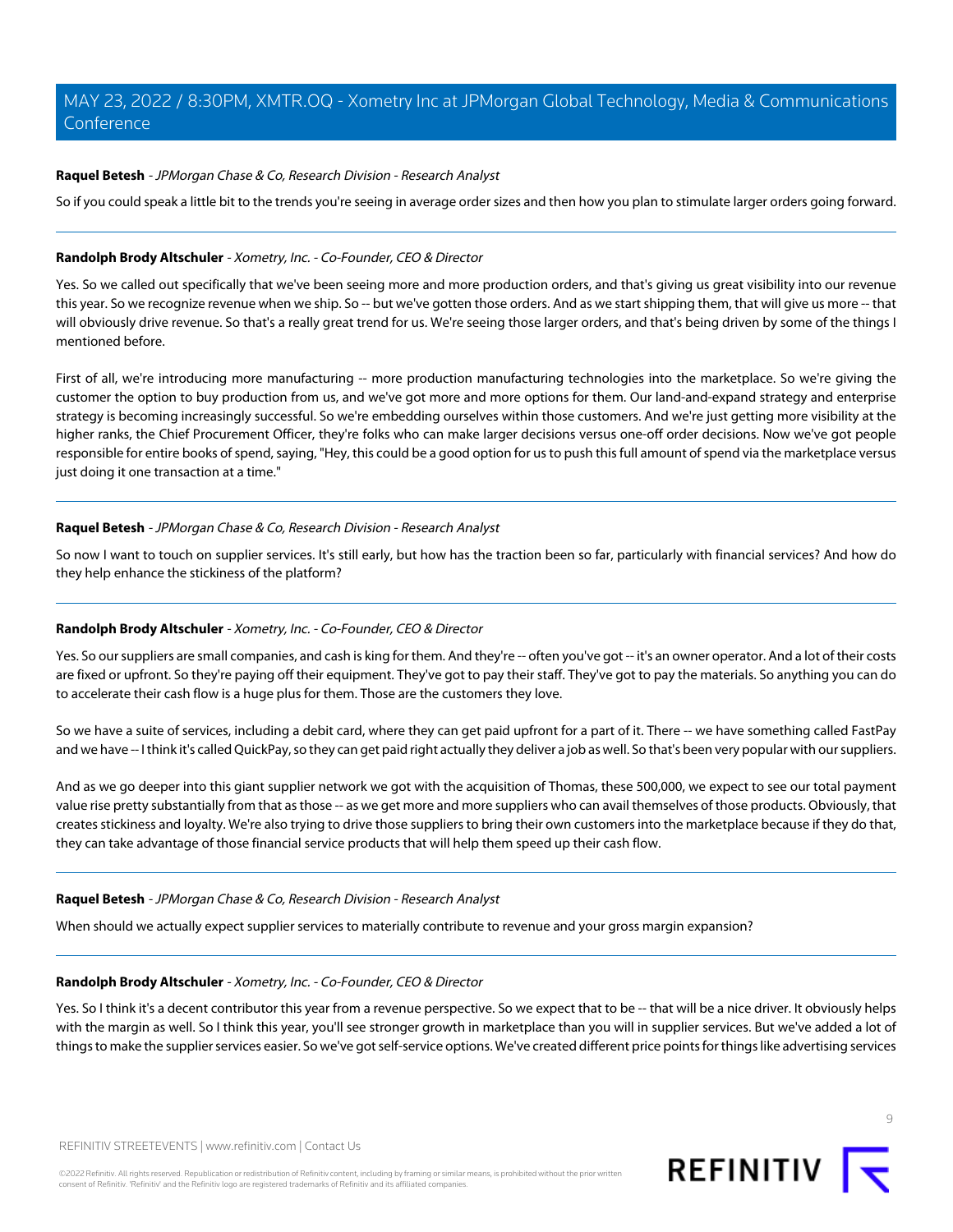that we've got. So different things that, I think, will start increasing the number of suppliers that are going to be purchasing our services, and plus, embedding this free software in them just makes it really easy for them to increase their adoption.

#### **Raquel Betesh** - JPMorgan Chase & Co, Research Division - Research Analyst

Can you discuss the Thomas acquisition? And what appealed to you the most there? And what does that really add for supplier services in terms of value?

#### **Randolph Brody Altschuler** - Xometry, Inc. - Co-Founder, CEO & Director

Yes. And so to give some context of -- so Thomasnet was a 100-year-old company. Think about it like the Google for industrial sourcing of custom parts. So has 500,000 suppliers, has 1.4 million registered users. So we bought that company in Q4 of last year.

And just to put that into context, they have 1.4 million registered users. Xometry has -- we just had [30,683] (corrected by company after the call) active buyers. So we are focused on converting those Thomas users who Thomas never monetized into Xometry buyers. So there's a huge opportunity for continued uplift and growth. We haven't -- so that's exciting. You'll particularly see that in the back end of the year.

And plus, Thomas has 500,000 suppliers listed on Thomasnet. So Xometry last year had [2,010] (corrected by company after the call) active suppliers. So we're also converting some of those listed suppliers into Xometry suppliers. That will also help increase gross margin and things like adoption of our financial services. So there's this huge opportunity here. And we think that will just -- it's opportunity. It's upside.

Our core Xometry business is growing like a weed. We've quided that, that will -- marketplace will grow 50% to 60% this year, the revenue. And our gross profit for marketplace will grow 75% to 80%. So still hypergrowth in that, but supplier services is just a great opportunity to juice that all up.

## **Raquel Betesh** - JPMorgan Chase & Co, Research Division - Research Analyst

So for those that are unfamiliar, can you talk about what the Xometry Everywhere initiative is? And then provide some color on kind of the number of websites once you explain the context.

#### **Randolph Brody Altschuler** - Xometry, Inc. - Co-Founder, CEO & Director

Yes. So historically, if you wanted to use our instant pricing engine, which is very unique because it's very hard to instantly price custom manufacturing. I mean think about it, you're an aerospace company and you have a custom part for your stuff. And historically, it's taken you forever to get a pricing, you come to our site and get it priced instantly. You had to come to our website to get that pricing.

We started deploying that pricing engine first in these CAD programs, Autodesk, Dassault, PTC now. And now we've created some software that you can embed it in any website. So we start embedding it in websites where engineers like to go and procurement people like to go because we want to be the pricing mechanism of record.

So the same way every time anybody uses Google, that's powerful data for Google. Anytime anybody uses our pricing engine, that's powerful data for us. So we're syndicating it out in many places. And that's also going to be -- we're going to use that same technology to embed our instant quoting into Thomasnet, which has millions of visits. That way, it makes it very easy for those Thomasnet 1.4 million registered users to purchase Xometry services right within Thomasnet. They don't even have to come to the Xometry website.

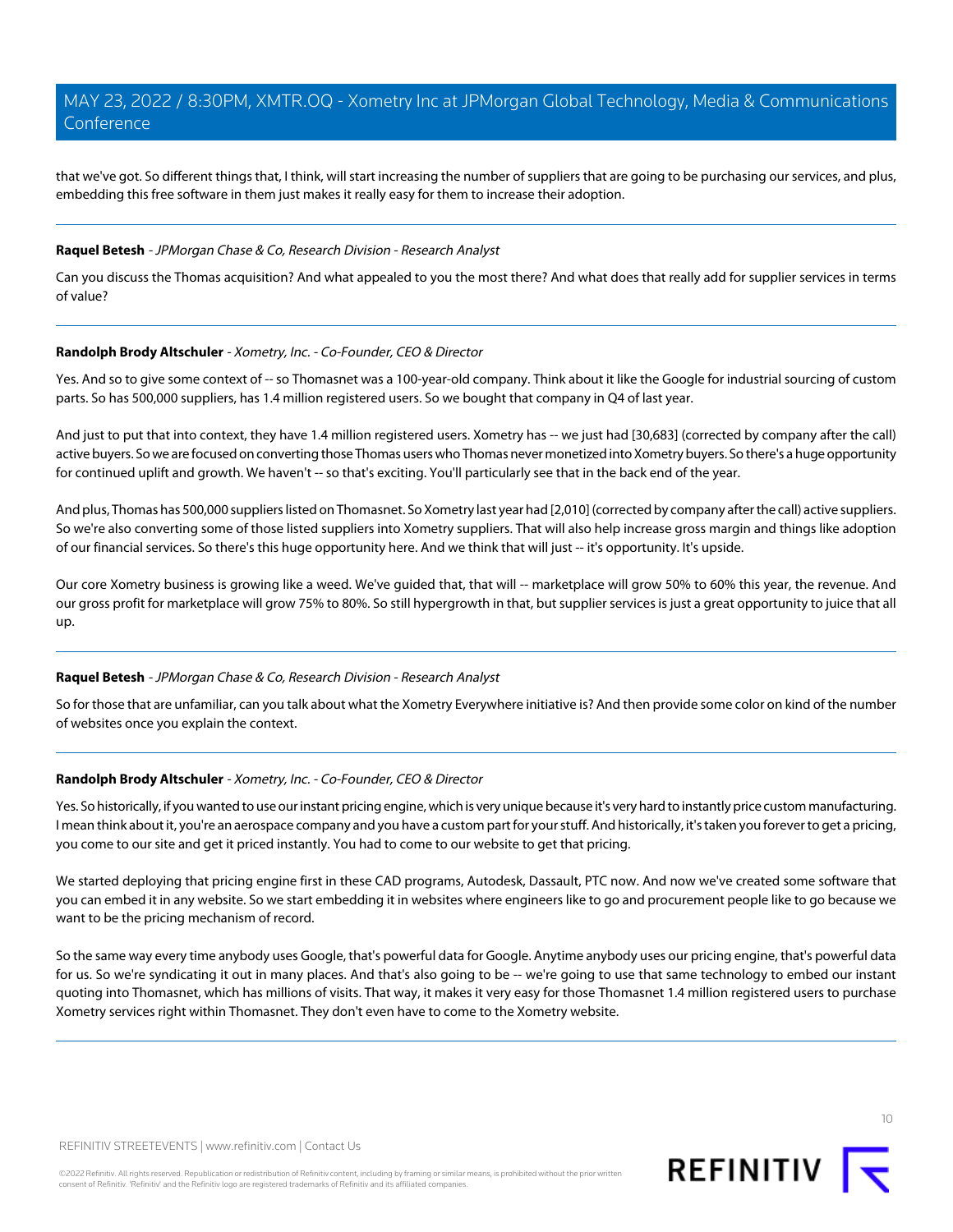## **Raquel Betesh** - JPMorgan Chase & Co, Research Division - Research Analyst

So on your earnings call, you discussed some exciting new releases in the pipeline coming in Q2, including a freemium offering for your supplier base. So can you talk about the vision and the strategy here?

## **Randolph Brody Altschuler** - Xometry, Inc. - Co-Founder, CEO & Director

Yes. So 2 key releases that you'll see within the next 38 days or whatever, and we'll have some big splash around it. One is on the buyer side. So we're going to embed, just as I was mentioning before. Within Thomasnet, we're going to embed the Xometry instant quoting. So there'll be a buy now option because Thomasnet was historically an RFQ option. So right alongside the RFQ option, we'll have a buy now option. We're also going to enable the customer to do the RFQ on platform. So the way Thomas used to work is you go to Thomasnet, the buyer would choose -- they could choose -- they had lots of criteria to choose suppliers. They wanted to bid on something, they would launch the RFQ and we move all off platform. The supplier would get an e-mail, everything would happen off platform. We're moving that all on platform. So we're going to enable the customer, the potential buyer, to communicate, interact and to transact on the Thomasnet site.

And right alongside that, they'll have the buy now option with the instant pricing. So that should be very successful in not only converting some of those 1.4 million registered Thomas users into Xometry customers but it will help us monetize those RFQs, which they never got monetized before at Thomasnet. So that's really powerful.

And the second thing is, and I mentioned this earlier, we're going to be giving out this software to all the suppliers for free to manage the work they're getting from Thomas. So all those RFQs, instead of them going to RFQ -- instead of them going to e-mail, will now go into this management execution system that's free software we're giving them. All the work they get from Xometry will come into this, and they can manage their own work. And it will be free, one pane of glass, and we'll be giving them our financial services embedded in that. So it just gives us a very inexpensive distribution to tens of thousands of manufacturers virtually overnight and provides a lot more engagement.

# **Raquel Betesh** - JPMorgan Chase & Co, Research Division - Research Analyst

So we're in the last minute here, but if you could speak a little bit to your long-term growth outlook. And I know you guys had strong international revenue growth, 146% year-over-year, and how that kind of factors into your long-term outlook as well?

# **Randolph Brody Altschuler** - Xometry, Inc. - Co-Founder, CEO & Director

Xometry will continue to grow like a weed. \$80 million, \$141 million, \$218 million. This year, we've got a \$392 million to \$400 million. I expect our growth to continue to be in a hyper level for many years to come. We are the largest -- I think we're the only 2-sided marketplace, or at least I can say the leading and largest 2-sided marketplace in this space, and there's still so much room to grow. And we work with the largest companies in the world, which alone have hundreds of millions of dollars of spend.

So as we embed, as our land-and-expand strategy grows, we'll get more and more of their spend. And likewise, we have this huge supplier base. As we embed deeper into them and they run more and more of their business through us, we can grow that supplier services and monetize that and gain stickiness there. International will continue to be important part of it. Europe has grown like a weed. We've now launched in Asia. And like other marketplaces, we expect at some point that to be up to 40% of our overall revenue.

#### **Raquel Betesh** - JPMorgan Chase & Co, Research Division - Research Analyst

Randy, thank you so much for joining us. It's been a pleasure. And thank you, everybody, for coming out today. I hope you enjoy the rest of the conference.